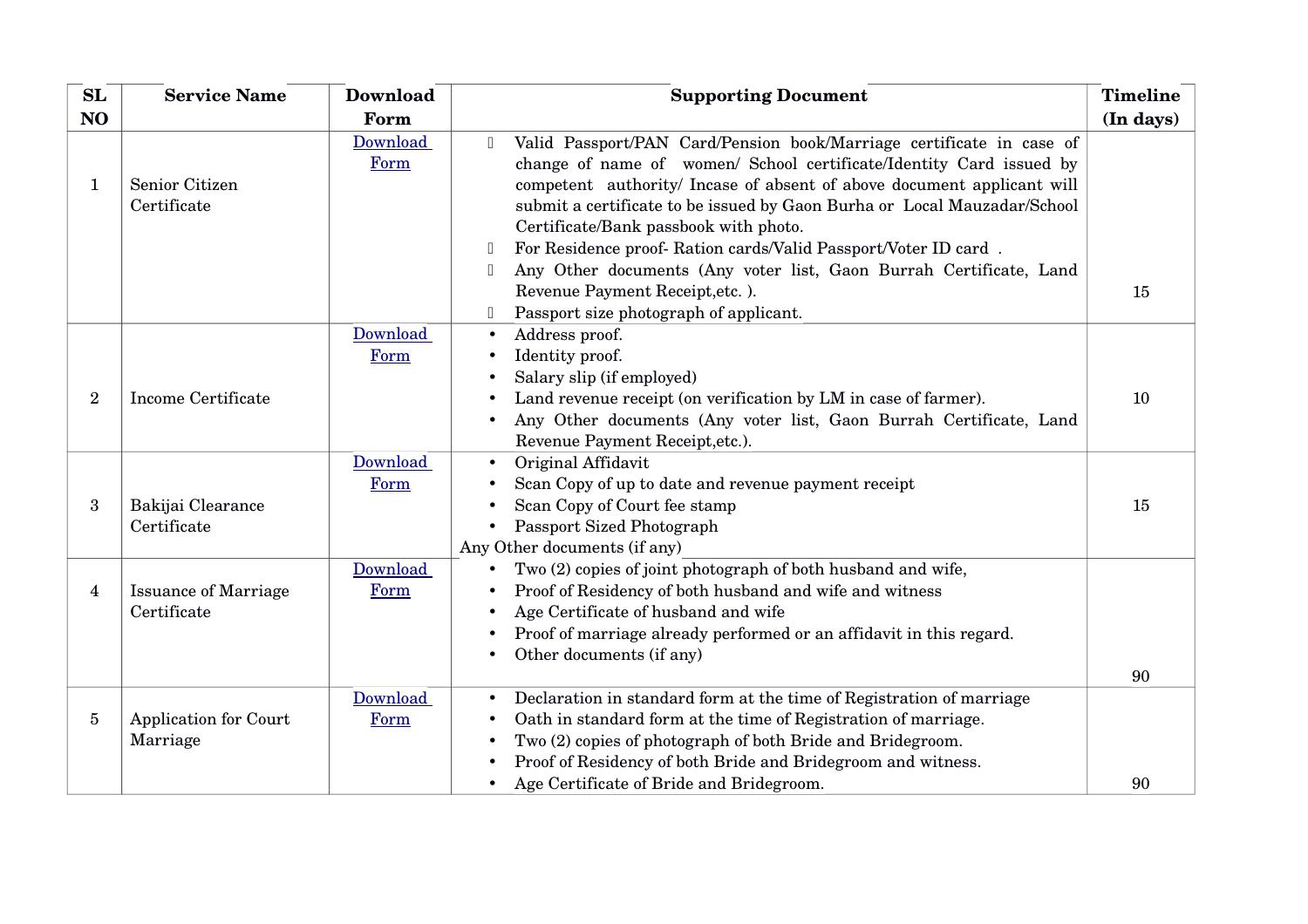|    |                                                                                                       | Download<br>Form | Address proof<br><b>Educational Qualification proof</b>                                                                                                                                  |                                                                                                                    |
|----|-------------------------------------------------------------------------------------------------------|------------------|------------------------------------------------------------------------------------------------------------------------------------------------------------------------------------------|--------------------------------------------------------------------------------------------------------------------|
| 6  | <b>Application for Stamp</b><br><b>Vendor License</b>                                                 |                  | Any Other documents (voter list, affidavit, etc.)                                                                                                                                        | 15                                                                                                                 |
| 7  | Renewal of Explosive<br>License                                                                       | Download<br>Form | Previous license copy (if any)<br>Address proof<br>ID proof<br>Other documents (Documents explaining fitness of<br>building/storage/explosive godown (structural and electricity), etc.) | For<br>Crackers/K<br>erosene-On<br>an average<br>of 7 days<br>and for<br>$others - On$<br>an average<br>of 30 days |
| 8  | Permission for Fairs/<br>Religious/ Cultural<br>Festivals/Loud<br>Speakers/Rallies/<br><b>Strikes</b> | Download<br>Form | Application in the organization's/party's/company's etc notepad.<br>Other documents (permission for use of field/Auditorium etc. .from<br>concern authority)                             | 15                                                                                                                 |
| 9  | Permission for Special<br>Events u/s 144 CrPC                                                         | Download<br>Form | Municipality Tax/Amusement Tax/ Revenue receipt.<br>Venue Permission from concerned authority.<br>Any Other Documents (if any).<br>$\bullet$                                             | 15                                                                                                                 |
| 10 | Application for                                                                                       | Download         | Supporting document required for internal department<br>BPL related proof (if belonging to BPL Category)                                                                                 | As per RTI                                                                                                         |
|    | information under RTI                                                                                 | Form             | Any other Document related to which RTI is requested (if any)<br>$\bullet$                                                                                                               | Act, 2005                                                                                                          |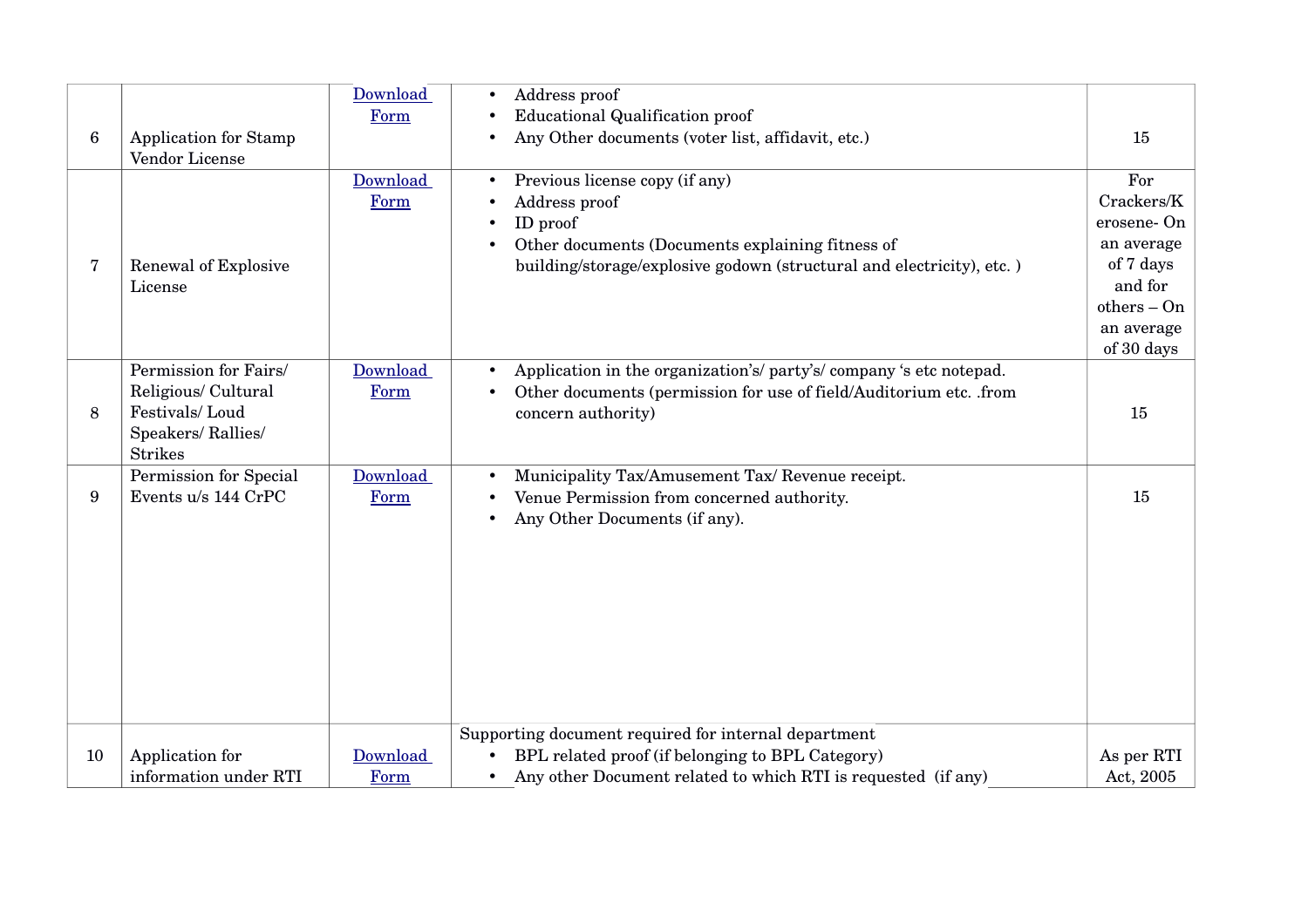|    |                                           |                  | Supporting document required for external department                                                                                                                                                                                                                                                                                                                                                                                                                                                                                                                                                                                                                                                                                                                                                                     |    |
|----|-------------------------------------------|------------------|--------------------------------------------------------------------------------------------------------------------------------------------------------------------------------------------------------------------------------------------------------------------------------------------------------------------------------------------------------------------------------------------------------------------------------------------------------------------------------------------------------------------------------------------------------------------------------------------------------------------------------------------------------------------------------------------------------------------------------------------------------------------------------------------------------------------------|----|
| 11 | Caste Certificate (SC)                    | Download<br>Form | Two copies of passport size photograph of the applicant,<br>Permanent resident certificate or any other proof of residency Caste<br>certificate of parents or any supporting proof of caste status<br>Affidavit by the applicant or parents in lieu of (c).<br>Report of Gaonburah in case of rural areas/ Ward Commissioner in case of<br>urban areas.<br>(Recommendation of the Gaonburah / Ward Commissioner may be skipped<br>if the parents of the<br>applicant has already been issued SC Caste certificate).<br>Recommendation of President/Secretary of District President of<br>Anuhushit Jati Parishad / Chairman of Scheduled Caste Development<br>Board / President / Secretary of the Apex body of caste organizations<br>authorized by Govt. as the case may be.                                           | 30 |
| 12 | <b>Permanent Residence</b><br>Certificate | Download<br>Form | Two copies of passport size photographs.<br>Records of Immovable property if any, with up-to-date Land Revenue Paid<br>Slip.<br>Copy of Indian Passport or<br>Certified copy of NRC 1951<br>Certified copy of the voters list to check the linkage.<br>Copy of the PRC of any member of the family of the applicant stating<br>relationship, if any.<br>Copy of the Birth Certificate issued by competent authority.<br>Copy of HSLC Certificate/Admit Card.<br>Employment Certificate issued by the employer showing joining in<br>present place of posting, if any.<br>Documents related to parents and forefathers having continuously resided<br>$\bullet$<br>in Assam for a minimum period of 50 years or<br>Documents related to guardian having continuously resided in Assam for<br>a minimum period of 20 years | 14 |
| 13 | Next of Kin Certificate                   | Download<br>Form | Death Certificate of the deceased person.<br>Valid documents showing relationship with the deceased person                                                                                                                                                                                                                                                                                                                                                                                                                                                                                                                                                                                                                                                                                                               | 30 |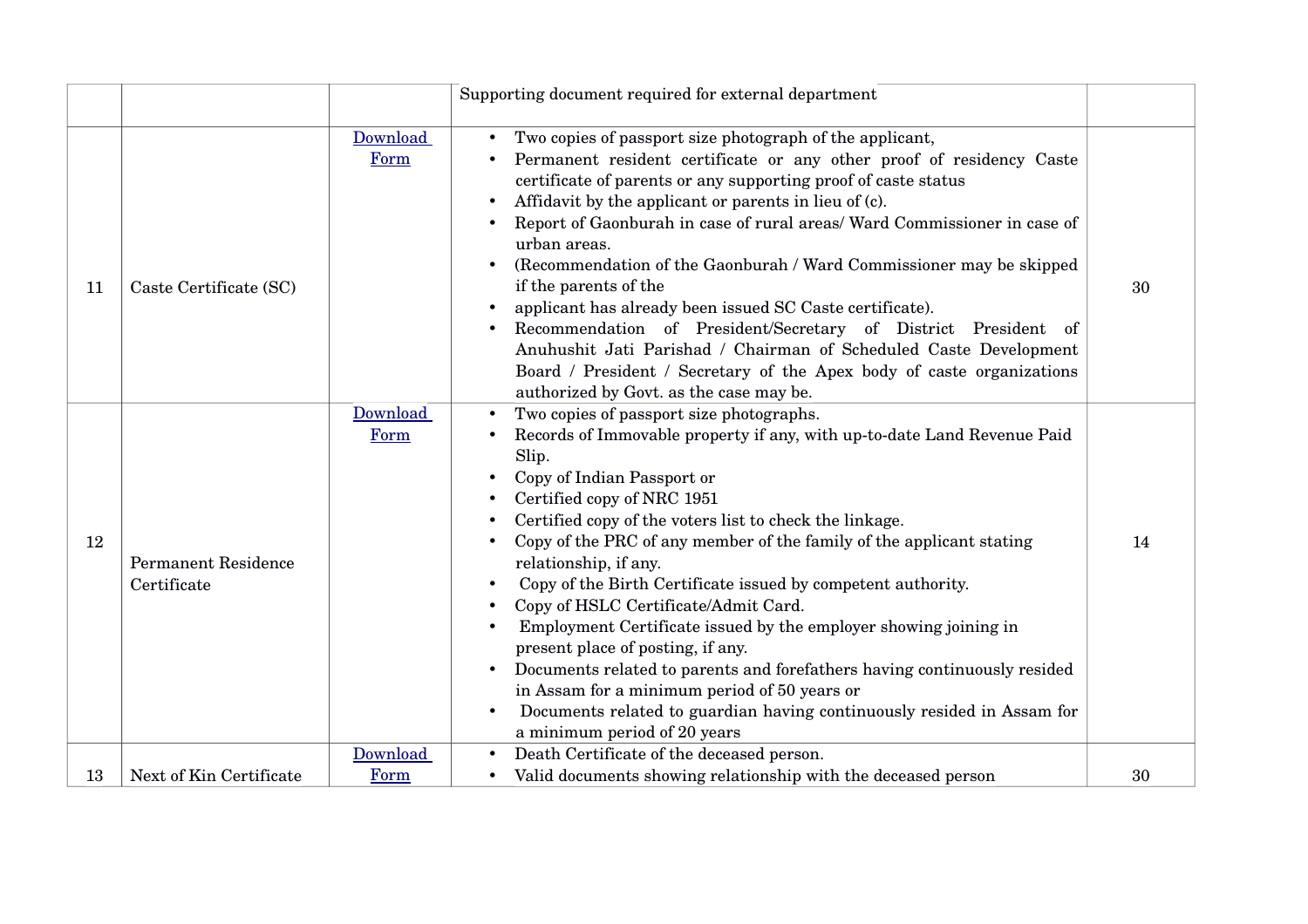|    |                           |          | Self Declaration Affidavit.                                                          |                |
|----|---------------------------|----------|--------------------------------------------------------------------------------------|----------------|
|    |                           | Download | Permanent resident certificate or any other proof of residency.<br>٠                 |                |
|    |                           | Form     | OBC/MOBC certificate issued by competent authority.<br>$\bullet$                     |                |
|    |                           |          | Income certificate of parents from the Circle Officer if they are<br>$\bullet$       |                |
| 14 | Non-Creamy Layer          |          | agriculturists/Income certificate from controlling authority/Treasury                | 30             |
|    | Certificate               |          | Officer if retired salaried persons.                                                 |                |
|    |                           | Download | Register Hospital Govt. / Pvt. Certificate regarding Birth or Age Proof<br>$\bullet$ |                |
|    |                           | Form     | $(\text{any})$                                                                       |                |
|    |                           |          | School Certificate/Admit Card (for age 6 and above) or parent's details              |                |
| 15 | Permission for Delayed    |          | Affidavit                                                                            | $\overline{7}$ |
|    | <b>Birth Registration</b> |          | Any other document                                                                   |                |
|    |                           |          |                                                                                      |                |
|    |                           | Download | Hospital or Doctor's Certificate regarding Death / Cremation certificate or          |                |
|    |                           | Form     | Age Proof (any)                                                                      |                |
| 16 | Permission for Delayed    |          | Proof of Resident.                                                                   |                |
|    | Death Registration        |          | Affidavit                                                                            | 7              |
|    |                           |          | Any other document                                                                   |                |
|    |                           |          |                                                                                      |                |
|    | Public Grievance          | Download | All supporting document as details filled up in the form<br>$\bullet$                | 30             |
| 17 | Redressal System          | Form     |                                                                                      |                |
|    |                           |          |                                                                                      |                |
| 18 | Application for           | Download | NOC from the DC                                                                      | 15             |
|    | Registration of Deeds,    | Form     | $\bullet$<br>NOC from GMDA/Permission from Municipality.                             |                |
|    |                           |          |                                                                                      |                |
|    | etc.                      |          | Original deed in stamp paper (with stamp assessment)                                 |                |
| 19 | Certified Copies of cause | Download | Document having Case No.<br>$\bullet$                                                | 30             |
|    | list, judgments, etc.     | Form     |                                                                                      |                |
|    |                           |          |                                                                                      |                |
| 20 | Permission for Transfer   | Download | Land holding certificate                                                             | 30             |
|    | of Property by way of     | Form     | Voter List                                                                           |                |
|    | Mortgage, Lease, Gift,    |          |                                                                                      |                |
|    | Sale, etc.                |          | Up-to-date Land Revenue Receipt (Khajana)<br>Jamabandi Copy                          |                |
|    |                           |          | $\bullet$                                                                            |                |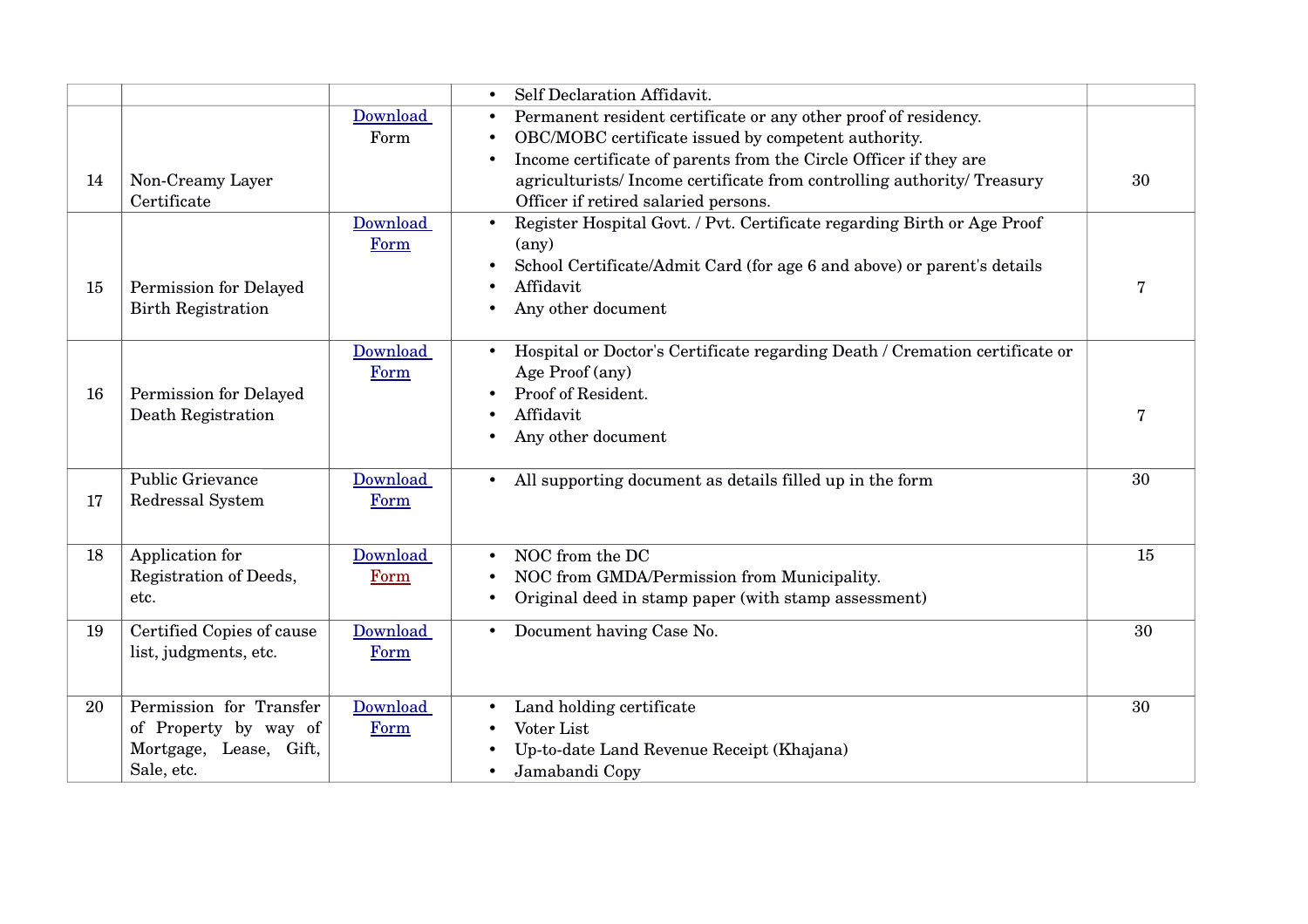|    |                                                         |                  | Trace Map<br>$\bullet$                                                                                                                                                                                                                                                                                                                                                                                                                                                                                                                                                                                                                                                                                                                                       |                |
|----|---------------------------------------------------------|------------------|--------------------------------------------------------------------------------------------------------------------------------------------------------------------------------------------------------------------------------------------------------------------------------------------------------------------------------------------------------------------------------------------------------------------------------------------------------------------------------------------------------------------------------------------------------------------------------------------------------------------------------------------------------------------------------------------------------------------------------------------------------------|----------------|
| 21 | of Stamp<br>Assessment<br>Duty and Registration<br>Fees | Download<br>Form | Assessment patta of land<br>$\bullet$<br>Permission for Transfer of Property by way of Mortgage, Lease, Gift, Sale,<br>etc./ NOC on transfer of land form registration - (Mandatory)                                                                                                                                                                                                                                                                                                                                                                                                                                                                                                                                                                         | $\overline{2}$ |
| 22 | Submission<br>of<br><b>Application for Mutation</b>     | Download<br>Form | For Purchase:<br>1. Original deed<br>2. NOC on transfer of land form registration / Affidavit (Gohna Patra)<br>For Gift:<br>3. Original deed<br>4. NOC on transfer of land form registration / Affidavit (Gohna Patra)<br>For Inheritance:<br>5. Certificate copy from Ward Commissioner or Gaon Burah.<br>Death Certificate<br>Up-to-date Land Revenue Receipt (Khajana)<br>Affidavit (Gohna Patra)<br>8.<br>Next of Kin certificate<br>9.<br>For Mortgage:<br>10. Original deed<br>11. NOC on transfer of land form registration / Affidavit (Gohna Patra)<br>For Others:<br>12. original deed<br>13. NOC on transfer of land form registration / Affidavit (Gohna Patra)<br>14. Rectified Deed (in case of Rectified)<br>15. Any other documents (if any) | 45             |
| 23 | Certified<br>of<br>Copy<br><b>Mutation Order</b>        | Download<br>Form | Documents furnishing the complete details of the case no. and name of<br>$\bullet$<br>parties for which copy of Mutation (Registration) Order/Miscellaneous<br>Case Order is sought. (Mandatory)                                                                                                                                                                                                                                                                                                                                                                                                                                                                                                                                                             | $\overline{5}$ |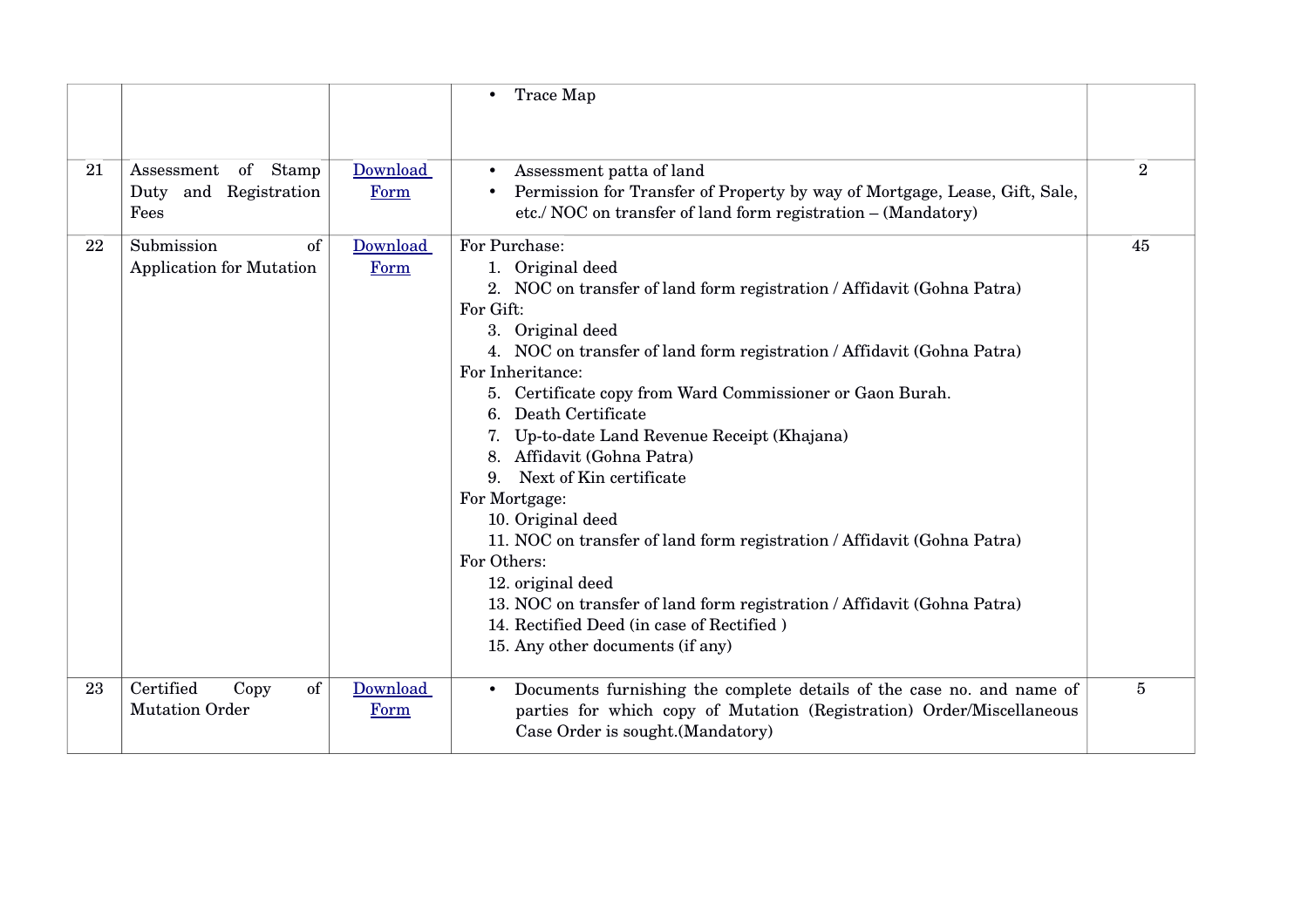| 24 | Issue of Land Valuation<br>Certificate                        | Download<br>Form | Jamabandi Copy<br>Up-to-date Land Revenue Receipt (Khajana Receipt)<br>Land documents/ Land deed<br>Zonal Value Statement<br>Any other documents (Tracemap, etc.)<br>$\bullet$                                                                                                                                                                                                                                                                                                                                                                                                      | 20               |
|----|---------------------------------------------------------------|------------------|-------------------------------------------------------------------------------------------------------------------------------------------------------------------------------------------------------------------------------------------------------------------------------------------------------------------------------------------------------------------------------------------------------------------------------------------------------------------------------------------------------------------------------------------------------------------------------------|------------------|
| 25 | Issue of Record of Rights<br>(Jamabandi)                      | Download<br>Form | Up to date Land Revenue Receipt (Khajana Receipt)<br>$\bullet$<br>Copy of Land deed.                                                                                                                                                                                                                                                                                                                                                                                                                                                                                                | $\overline{5}$   |
| 26 | of<br>Non-<br>Issue<br><b>Encumbrance Certificate</b>         | Download<br>Form | Copy of Land deed/Land Record.<br>$\bullet$<br>Any other document (Jamabandi, Land Revenue Receipt (Khajana), etc.)                                                                                                                                                                                                                                                                                                                                                                                                                                                                 | 15               |
| 27 | for<br><b>New</b><br>Application<br>Enrolment                 | Download<br>Form | Proof of Residence in Assam for a period of 20-25 years (Mandatory)<br>$\bullet$<br>Age proof certificate (Birth Certificate/ HSLC Admit Card/ School<br>Certificate etc.)<br>Educational Qualification Certificate (Mandatory)<br>Additional Qualification Certificate etc.<br>$\bullet$<br>Experience Certificate (if any)<br>٠<br>Caste Certificate<br>2 Copies of self-attested passport sized photograph (Mandatory)<br>NOC from current employer (in case if employed) (Mandatory)<br>$\bullet$<br>Original I-Card issued by the competent authority (Mandatory)<br>$\bullet$ | $\boldsymbol{3}$ |
| 28 | Application for change of<br>Name/Address/Age                 | Download<br>Form | Paper cutting for Name Change (Mandatory in case of change of Name)<br>$\bullet$<br>Affidavit for Name Change (Mandatory in case of change of Name)<br>New Residence Proof (Mandatory in case for change of Address)<br>$\bullet$                                                                                                                                                                                                                                                                                                                                                   | 3                |
| 29 | Application for transfer<br>of enrolment to other<br>district | Download<br>Form | Original I-Card issued by the competent authority (Mandatory)<br>$\bullet$                                                                                                                                                                                                                                                                                                                                                                                                                                                                                                          | $\overline{3}$   |
| 30 | Surrender<br>of<br>Employment<br>Exchange<br>Card             | Download<br>Form | Original I-Card issued by the competent authority (Mandatory)<br>$\bullet$<br>Details related to surrender of the Employment Exchange Card needs to<br>$\bullet$<br>be furnished in the space provided in the back side of the card.                                                                                                                                                                                                                                                                                                                                                | 1                |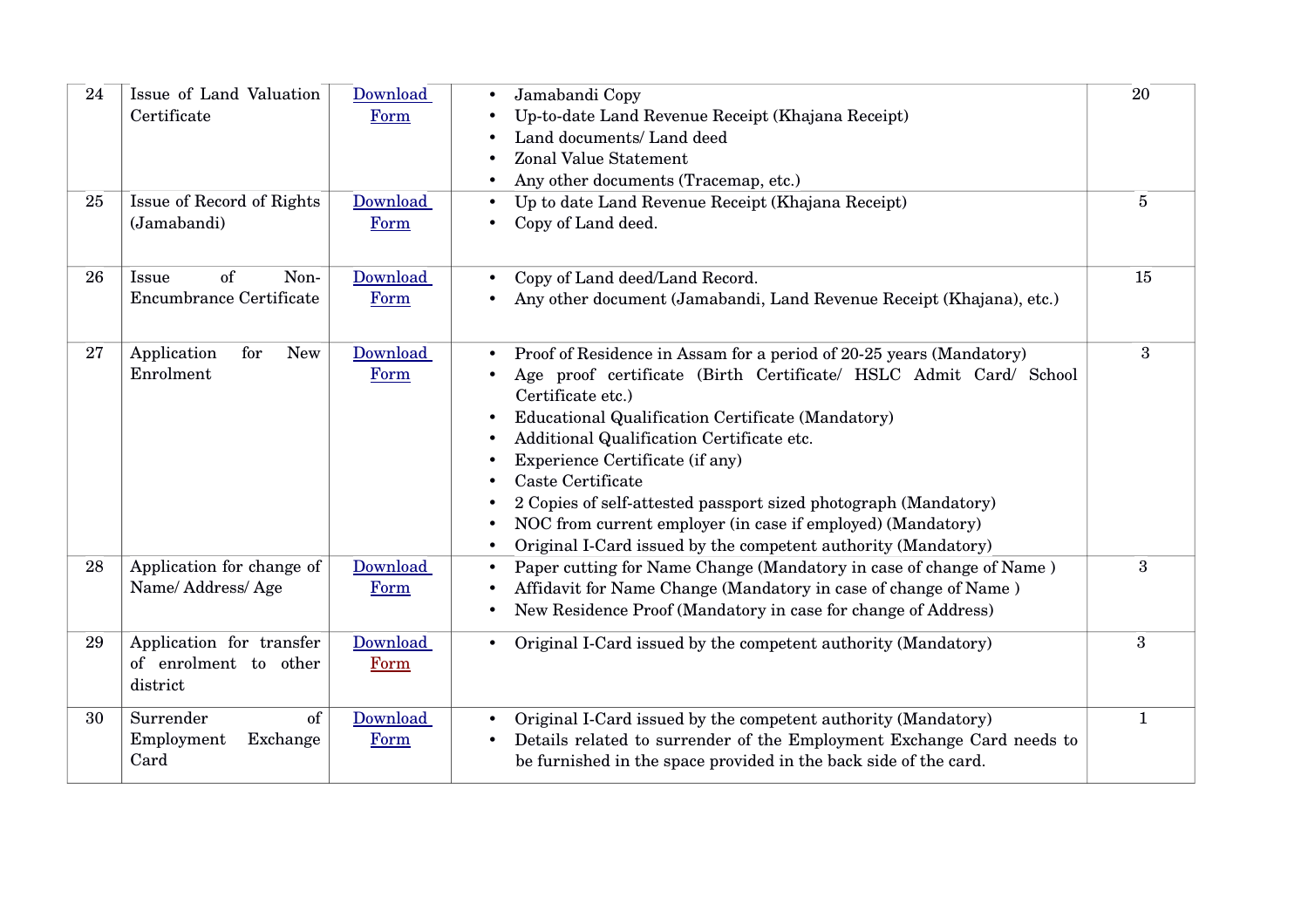| 31 | Application for Learner's | Download | For Non-Transport (MCWG/MCWOG/LMV-NT/3WNT):                                           | 15 |
|----|---------------------------|----------|---------------------------------------------------------------------------------------|----|
|    | License                   | Form     | • Age Proof (X or XII Admit Card/ Minimum VIII Pass Certificate/ Passport/            |    |
|    |                           |          | PAN Card)                                                                             |    |
|    |                           |          | Address Proof-                                                                        |    |
|    |                           |          | In case residing in the same district - LIC Policy/ PRC/ Passport/<br>$\circ$         |    |
|    |                           |          | Certificate from Ward member with Electricity bill of guardian/Voter                  |    |
|    |                           |          | ID with Electricity bill of Guardian                                                  |    |
|    |                           |          | In case residing in different district - LIC Policy/ PRC/ Passport/<br>$\circ$        |    |
|    |                           |          | Certificate from Ward member with Electricity bill of guardian/Voter                  |    |
|    |                           |          | ID with Electricity bill of Guardian and additional Temporary address                 |    |
|    |                           |          | Electricity bill with NOC from owner.                                                 |    |
|    |                           |          | Passport size photograph                                                              |    |
|    |                           |          | Medical Certificate in the format available (It needs to be submitted at the          |    |
|    |                           |          | time of original document verification)(Mandatory)                                    |    |
|    |                           |          | Written consent of Guardian/ Parent (In case of minor if applied for                  |    |
|    |                           |          | MCWOG)                                                                                |    |
|    |                           |          | • Driving certificate from Driving School/ Institute (if any)                         |    |
|    |                           |          | For Transport (LMV-CAB/ LMV-GV/ TRANS/ 3W-CAB):                                       |    |
|    |                           |          | • Copy of one year old driving license of LMV-Non Transport.                          |    |
|    |                           |          | Age Proof (X or XII Admit Card/ Minimum VIII Pass Certificate/ Passport/<br>PAN Card) |    |
|    |                           |          | Address Proof-                                                                        |    |
|    |                           |          | In case residing in the same district - LIC Policy/ PRC/ Passport/<br>$\circ$         |    |
|    |                           |          | Certificate from Ward member with Electricity bill of guardian/Voter                  |    |
|    |                           |          | ID with Electricity bill of Guardian                                                  |    |
|    |                           |          | In case residing in different district - LIC Policy/ PRC/ Passport/<br>$\circ$        |    |
|    |                           |          | Certificate from Ward member with Electricity bill of guardian/Voter                  |    |
|    |                           |          | ID with Electricity bill of Guardian and additional Temporary address                 |    |
|    |                           |          | Electricity bill with NOC from owner.                                                 |    |
|    |                           |          | Passport size photograph                                                              |    |
|    |                           |          | Medical Certificate in the format available (It needs to be submitted at the          |    |
|    |                           |          | time of original document verification)                                               |    |
|    |                           |          | • Driving certificate from Driving School/ Institute (if any)                         |    |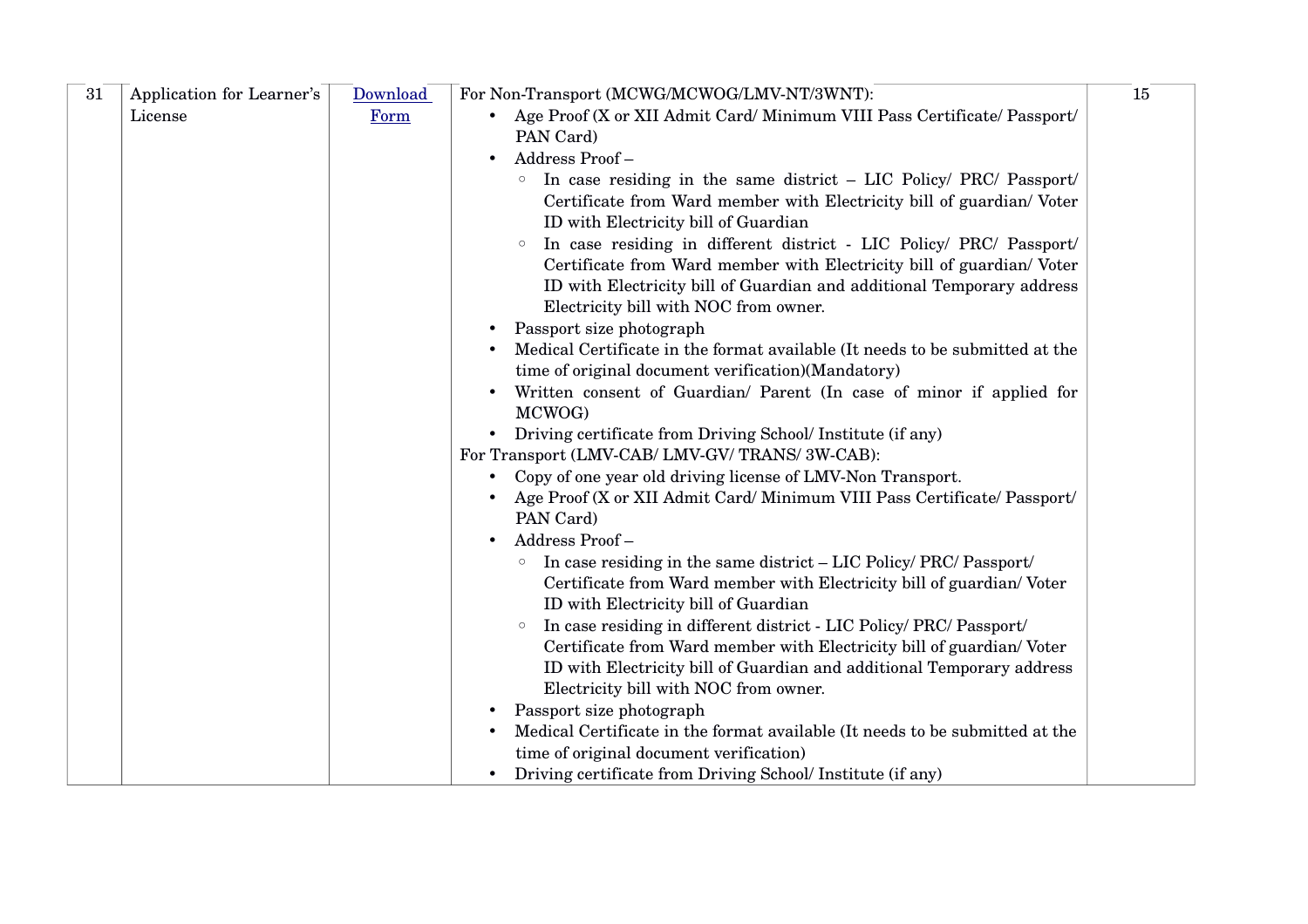|    |                                    |                  | For Transport (PSV/HMV):                                                                                                                                                                                                                                                                                                                                                                                                                                                                                                                                                                                                                                                               |    |
|----|------------------------------------|------------------|----------------------------------------------------------------------------------------------------------------------------------------------------------------------------------------------------------------------------------------------------------------------------------------------------------------------------------------------------------------------------------------------------------------------------------------------------------------------------------------------------------------------------------------------------------------------------------------------------------------------------------------------------------------------------------------|----|
|    |                                    |                  | • Copy of one year old driving license of LMV- Transport.                                                                                                                                                                                                                                                                                                                                                                                                                                                                                                                                                                                                                              |    |
|    |                                    |                  | Age Proof (X or XII Admit Card/ Minimum VIII Pass Certificate/ Passport/                                                                                                                                                                                                                                                                                                                                                                                                                                                                                                                                                                                                               |    |
|    |                                    |                  | PAN Card)                                                                                                                                                                                                                                                                                                                                                                                                                                                                                                                                                                                                                                                                              |    |
|    |                                    |                  | Address Proof-                                                                                                                                                                                                                                                                                                                                                                                                                                                                                                                                                                                                                                                                         |    |
|    |                                    |                  | In case residing in the same district – LIC Policy/ PRC/ Passport/<br>Certificate from Ward member with Electricity bill of guardian/Voter<br>ID with Electricity bill of Guardian<br>In case residing in different district - LIC Policy/ PRC/ Passport/<br>$\circ$<br>Certificate from Ward member with Electricity bill of guardian/Voter<br>ID with Electricity bill of Guardian and additional Temporary address<br>Electricity bill with NOC from owner.<br>2 Passport size photograph<br>Medical Certificate in the format available (It needs to be submitted at the<br>time of original document verification)<br>Driving certificate from Driving School/ Institute (if any) |    |
|    |                                    |                  |                                                                                                                                                                                                                                                                                                                                                                                                                                                                                                                                                                                                                                                                                        |    |
| 32 | Application for Driving<br>License | Download<br>Form | For Non-Transport (MCWG/MCWOG/LMV-NT/3WNT):<br>2 Passport size photograph<br>$\bullet$                                                                                                                                                                                                                                                                                                                                                                                                                                                                                                                                                                                                 | 30 |
|    |                                    |                  | Copy of Learner's License Non-Transport (Original needs to be submitted                                                                                                                                                                                                                                                                                                                                                                                                                                                                                                                                                                                                                |    |
|    |                                    |                  | at the time of physical appearance)<br>For Transport (LMV-CAB/ LMV-GV/ TRANS/ 3W-CAB):                                                                                                                                                                                                                                                                                                                                                                                                                                                                                                                                                                                                 |    |
|    |                                    |                  | The effective Learner's License for Transport vehicle (Original needs to be<br>$\bullet$<br>submitted at the time of physical appearance)                                                                                                                                                                                                                                                                                                                                                                                                                                                                                                                                              |    |
|    |                                    |                  | The Driving Certificate in Form- 5 from recognized Driving School                                                                                                                                                                                                                                                                                                                                                                                                                                                                                                                                                                                                                      |    |
|    |                                    |                  | Applicant's recent passport sized photo.                                                                                                                                                                                                                                                                                                                                                                                                                                                                                                                                                                                                                                               |    |
|    |                                    |                  | Medical Certificate in form $1 \& 1A$ if not submitted within past one year                                                                                                                                                                                                                                                                                                                                                                                                                                                                                                                                                                                                            |    |
|    |                                    |                  | Copy of Driving License Non-Transport (Original needs to be submitted at                                                                                                                                                                                                                                                                                                                                                                                                                                                                                                                                                                                                               |    |
|    |                                    |                  | the time of physical appearance)                                                                                                                                                                                                                                                                                                                                                                                                                                                                                                                                                                                                                                                       |    |
|    |                                    |                  | For Transport (HMV/PSV):                                                                                                                                                                                                                                                                                                                                                                                                                                                                                                                                                                                                                                                               |    |
|    |                                    |                  | • The Driving Certificate in Form- 5 from recognized Driving School                                                                                                                                                                                                                                                                                                                                                                                                                                                                                                                                                                                                                    |    |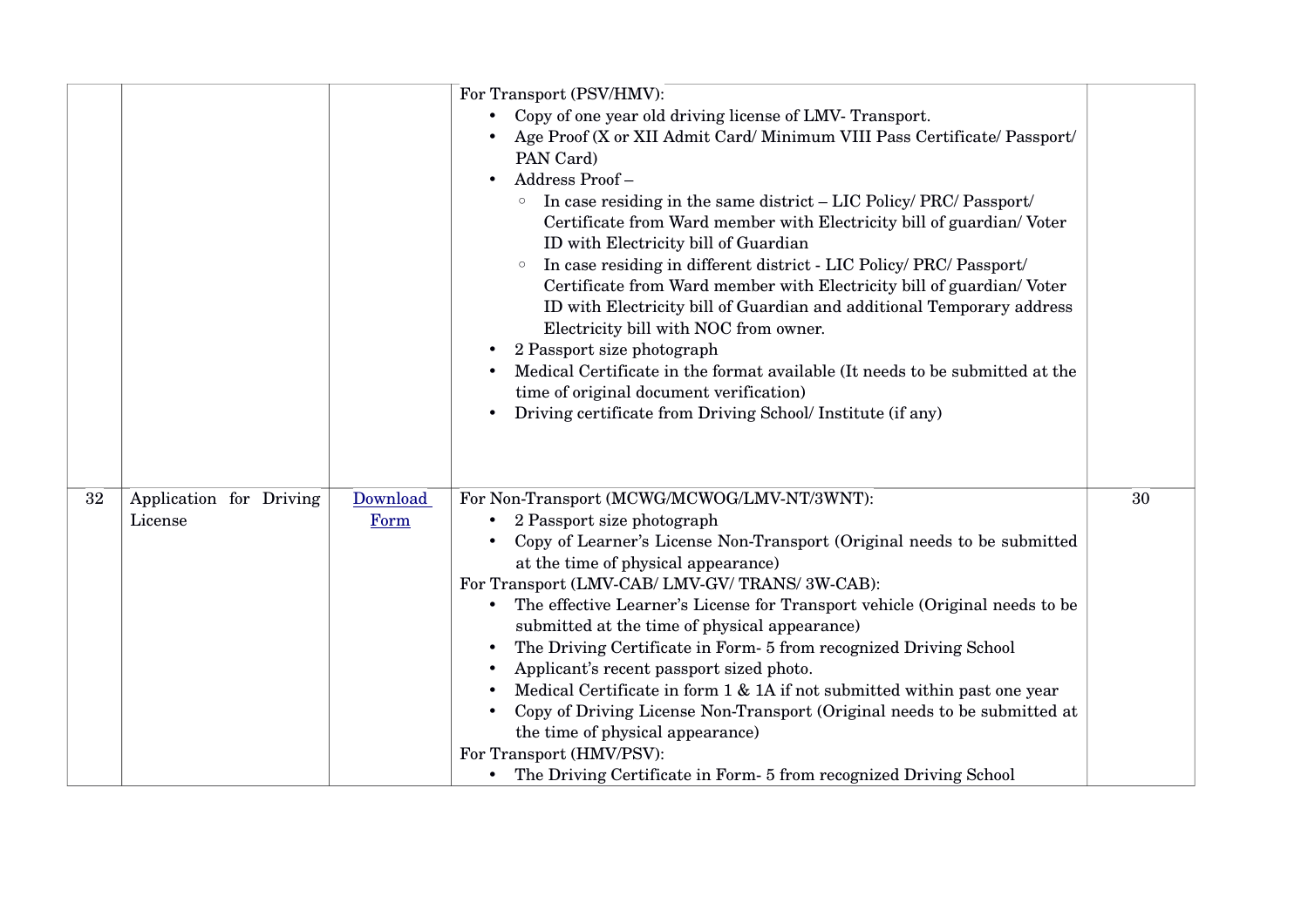|    |                                               |                  | Applicant's recent passport sized photo.<br>Medical Certificate in form 1 & 1A if not submitted within past one year<br>Copy of Driving License Transport (LMV-CAB/ LMV-GV/ TRANS/ 3W-<br>CAB) (Original needs to be submitted at the time of physical appearance)                                                                                                                                                                                                                                                                                                                                        |                |
|----|-----------------------------------------------|------------------|-----------------------------------------------------------------------------------------------------------------------------------------------------------------------------------------------------------------------------------------------------------------------------------------------------------------------------------------------------------------------------------------------------------------------------------------------------------------------------------------------------------------------------------------------------------------------------------------------------------|----------------|
| 33 | of<br>Migration<br>Issue<br>Certificate SEBA  | Download<br>Form | For SEBA:<br>Copy of application form.<br>Registration card in Original under Board/University(Mandatory)<br>Copy of the recommendation letter of the Head of the Institute where<br>studied last.(mandatory)<br>Any other document<br>$\bullet$                                                                                                                                                                                                                                                                                                                                                          | $\overline{5}$ |
| 34 | Application for Renewal<br>of Driving License | Download<br>Form | Original Driving License (Mandatory)<br>Form No. 9 with fitness certificate                                                                                                                                                                                                                                                                                                                                                                                                                                                                                                                               | 7              |
| 35 | Duplicate<br>Issue<br>of<br>Marksheet AHSEC   | Download<br>Form | For AHSEC<br>Scan copy of application form.<br>$\bullet$<br>Recommendation letter from the Head of the Institute along with copy of<br>FIR in case of loss/theft<br>Copy of FIR in case of loss/theft(Non-Mandatory)<br>Copy of the damaged marksheet in case of partial damage of the original<br>mark-sheet.(Non-Mandatory)<br>Photocopy of Admit Card duly attested (Mandatory)<br>A self-addressed stamped (Registered / General as the case may be)<br>envelope is to be enclosed along with the application form.<br>Any other document (Paper cutting if published in newspaper, etc)<br>$\bullet$ | 10             |
| 36 | Duplicate<br>Issue<br>of<br>Marksheet SEBA    | Download<br>Form | For SEBA<br>Scan copy of application form.<br>$\bullet$<br>Recommendation letter from the Head of the Institute along with copy of<br>FIR in case of loss/theft<br>Copy of FIR in case of loss/theft(Non-Mandatory)<br>Copy of the damaged marksheet in case of partial damage of the original<br>mark-sheet.(Non-Mandatory)                                                                                                                                                                                                                                                                              | 10             |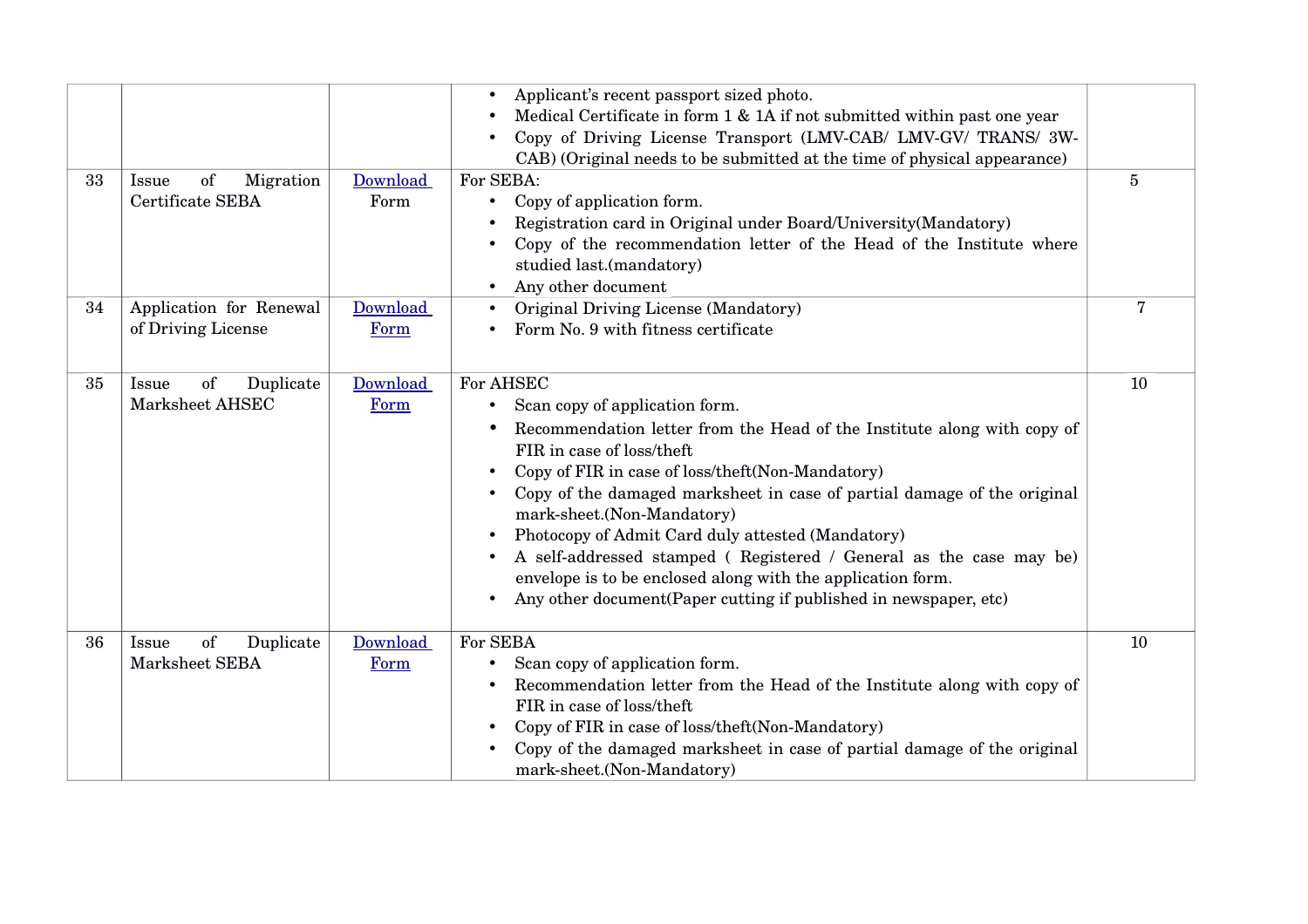|    |                                              |                  | Photocopy of Admit Card duly attested (Mandatory)<br>A self-addressed stamped (Registered / General as the case may be)<br>envelope is to be enclosed along with the application form.<br>Any other document (Paper cutting if published in newspaper, etc)                                                                                                                                                                                                                                                                                                                                                                                                                                                                                                                                                                                   |    |
|----|----------------------------------------------|------------------|-----------------------------------------------------------------------------------------------------------------------------------------------------------------------------------------------------------------------------------------------------------------------------------------------------------------------------------------------------------------------------------------------------------------------------------------------------------------------------------------------------------------------------------------------------------------------------------------------------------------------------------------------------------------------------------------------------------------------------------------------------------------------------------------------------------------------------------------------|----|
| 37 | Issue of Duplicate Pass<br>Certificate AHSEC | Download<br>Form | For AHSEC:<br>Application in the prescribed format duly countersigned by the Head of<br>$\bullet$<br>the Institute (mandatory)<br>In Case of the document to be delivered on authority letter, applicant must<br>$\bullet$<br>attest the signature of the person authorized.(Non-Mandatory)<br>Copy of FIR in case of loss/theft(Non-Mandatory)<br>The certificate in original in case of partial damage of the original<br>certificate.(Non-Mandatory)<br>Photocopy of Marksheet duly attested (Mandatory)<br>Photocopy of Admit Card duly attested (Mandatory)<br>Photocopy of Registration Certificate duly attested (Mandatory)<br>A self-addressed stamped (Registered / General as the case may be)<br>envelope is to be enclosed along with the application form.<br>Any other document (Paper cutting if published in newspaper, etc) | 10 |
| 38 | Issue of Duplicate Pass<br>Certificate SEBA  | Download<br>Form | For SEBA:<br>Application in the prescribed format duly countersigned by the Head of<br>$\bullet$<br>the Institute (mandatory)<br>In Case of the document to be delivered on authority letter, applicant must<br>$\bullet$<br>attest the signature of the person authorized.(Non-Mandatory)<br>Copy of FIR in case of loss/theft(Non-Mandatory)<br>The certificate in original in case of partial damage of the original<br>certificate.(Non-Mandatory)<br>Photocopy of Marksheet duly attested(Mandatory)<br>Photocopy of Admit Card duly attested (Mandatory)<br>Photocopy of Registration Certificate duly attested(Mandatory)<br>A self-addressed stamped (Registered / General as the case may be)<br>envelope is to be enclosed along with the application form.                                                                         | 10 |